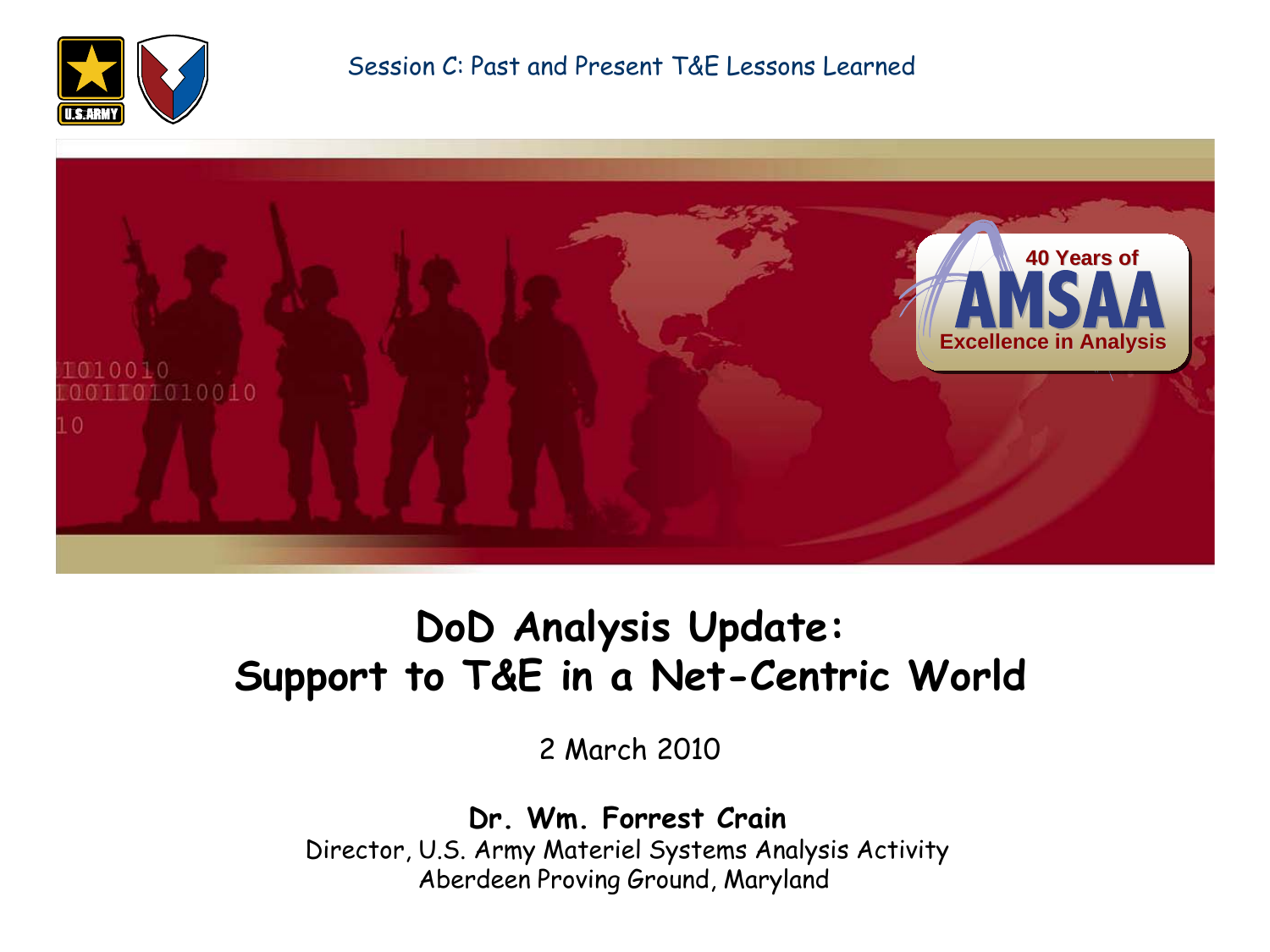

# □ OSD ATL – Developmental Planning

- Army USA/VCSA Strategic Assessment
- □ ASA(ALT) SoS Systems Engineering

□ AMC – AMC Analysis Center

### **Multiple Initiatives at Multiple Levels**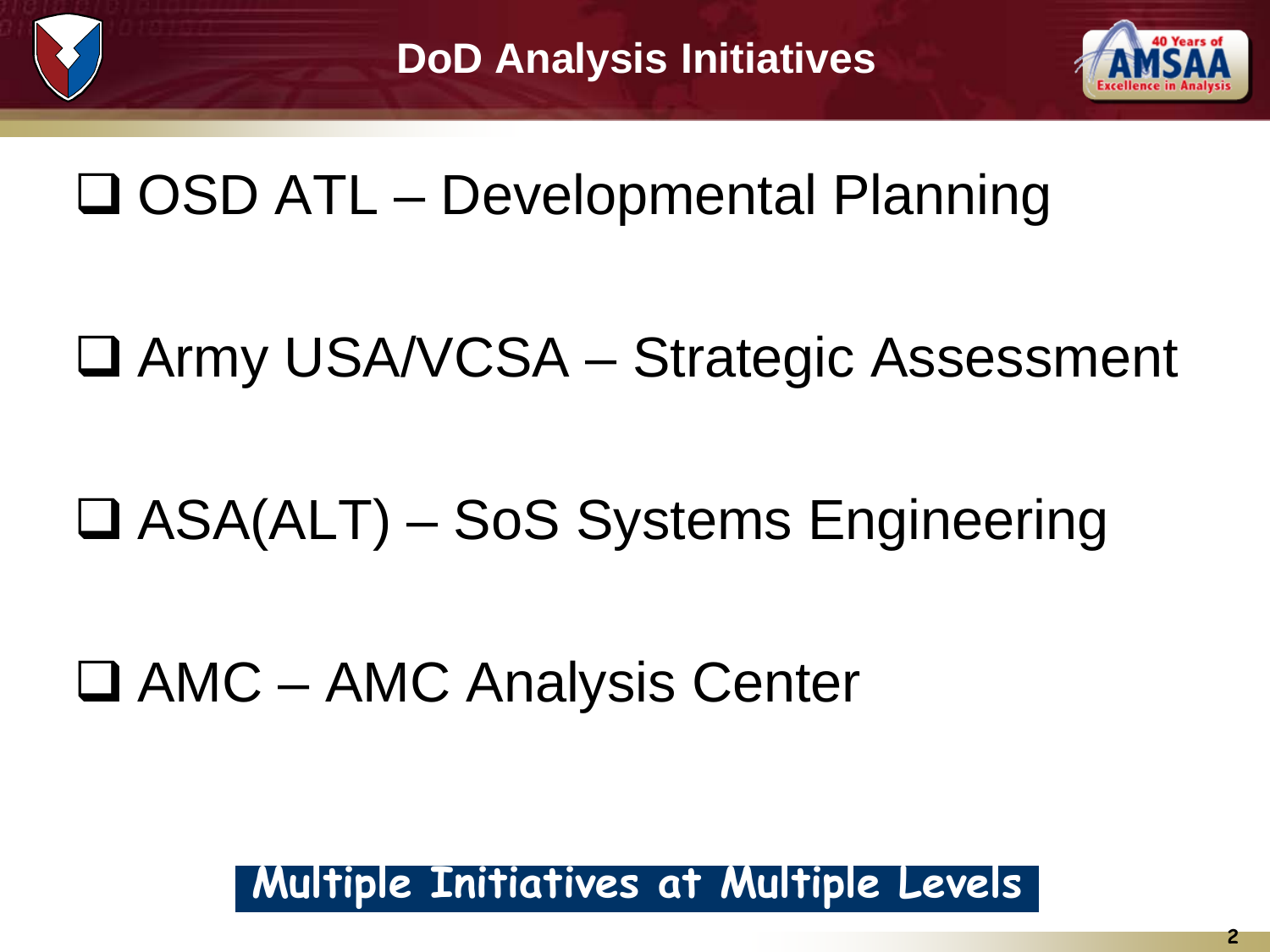# **Putting the Pieces Together**





**Key Ongoing Initiatives Provide an Opportunity to Better Sync Analysis, Enterprise Assessment and SoS System Engineering to Improve Acq & T&E**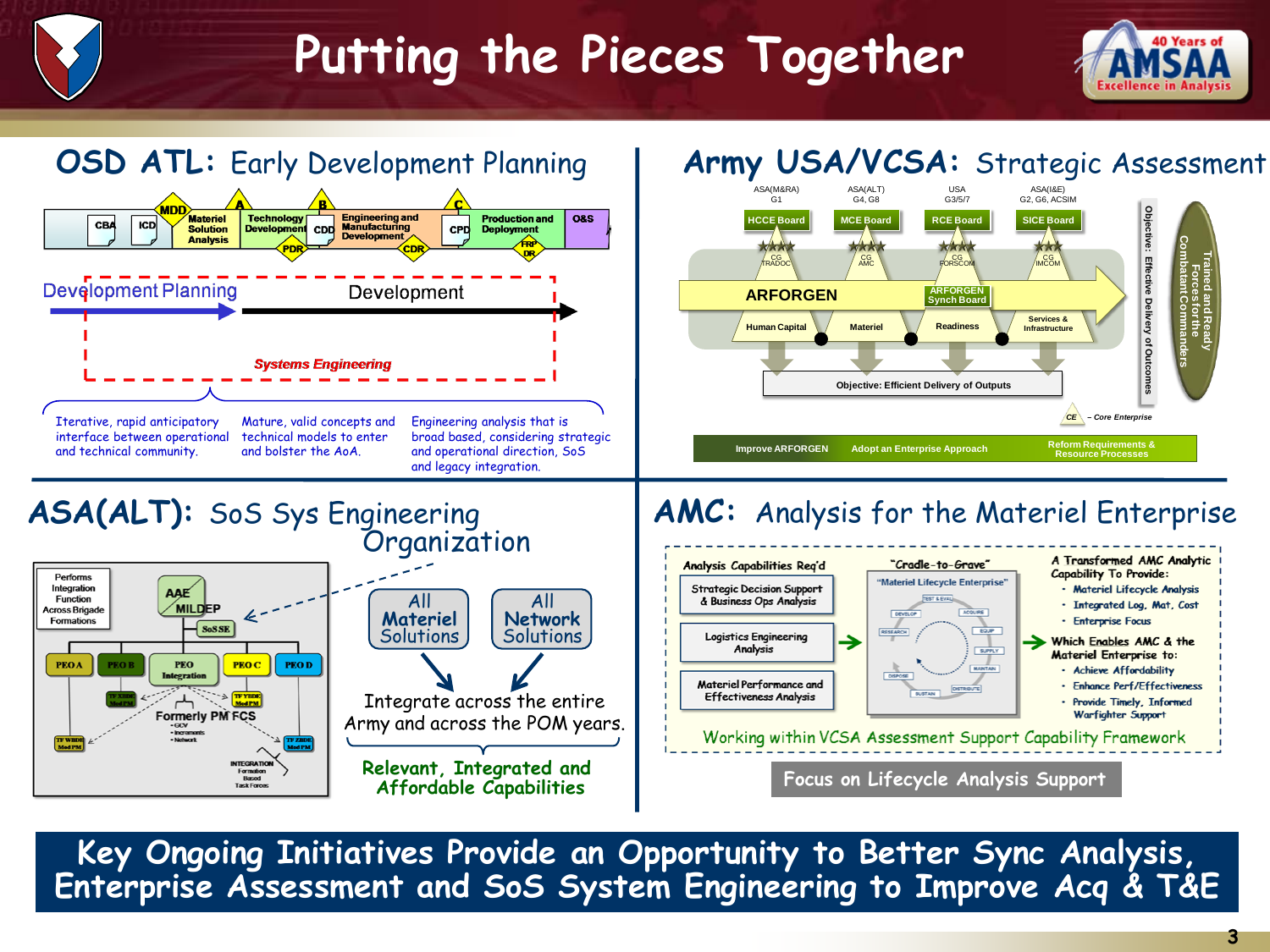**Where Does Development Planning Fit?**



**Plus, the Tools, Knowledge & Data Developed Early On --- Support T&E**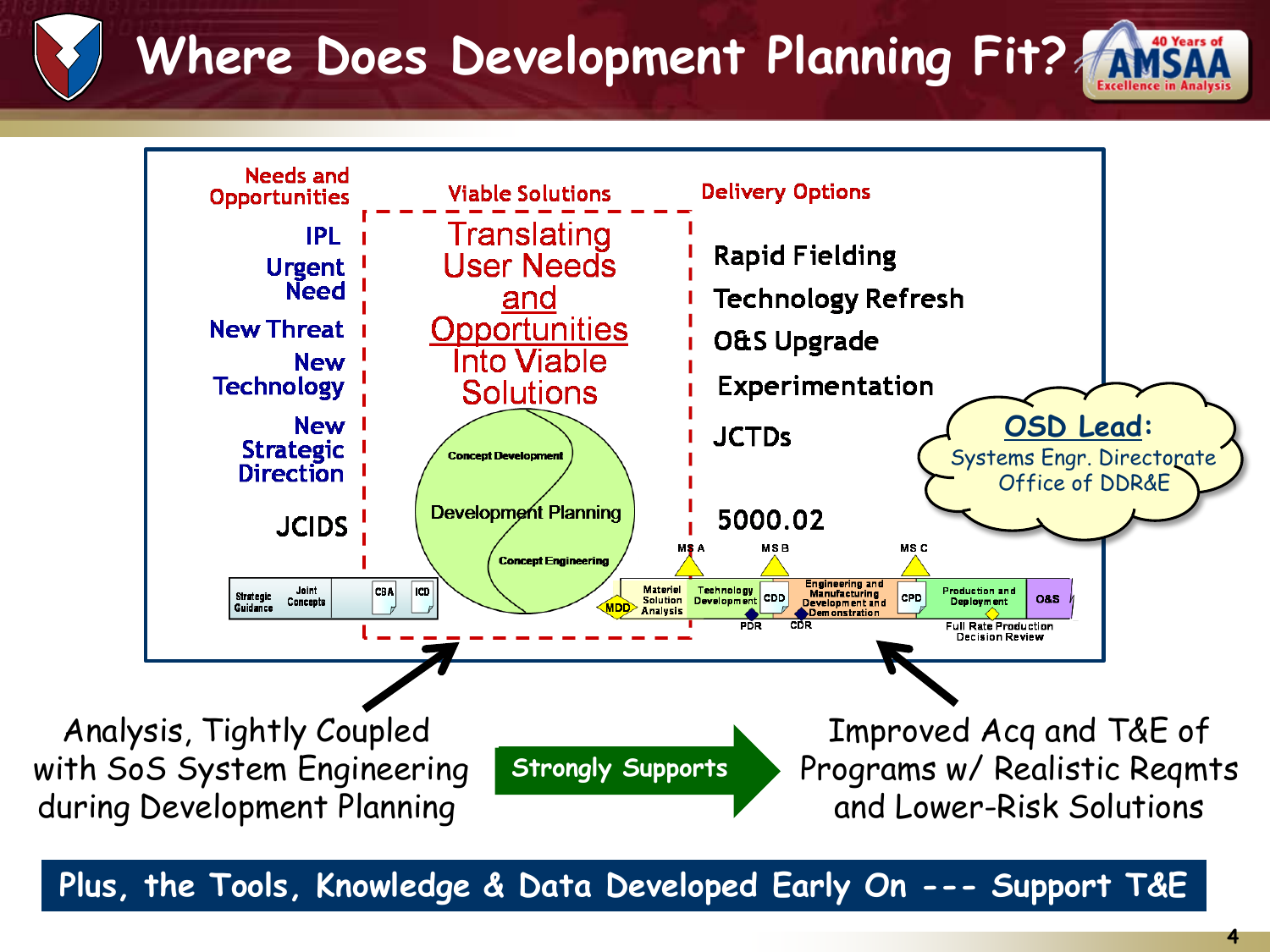## **Army is Updating Its Assessment Process**



**Problem Statement**: The problems with the Army's current assessment process are: (1) time constraints, (2) lack of cross-functional perspective and (3) lack of visibility into past, present or planned analysis.

How does the Army ensure that senior-level decision makers and forums have all relevant information and analysis?





**Will Directly Impact Army Acquisition and T&E Processes**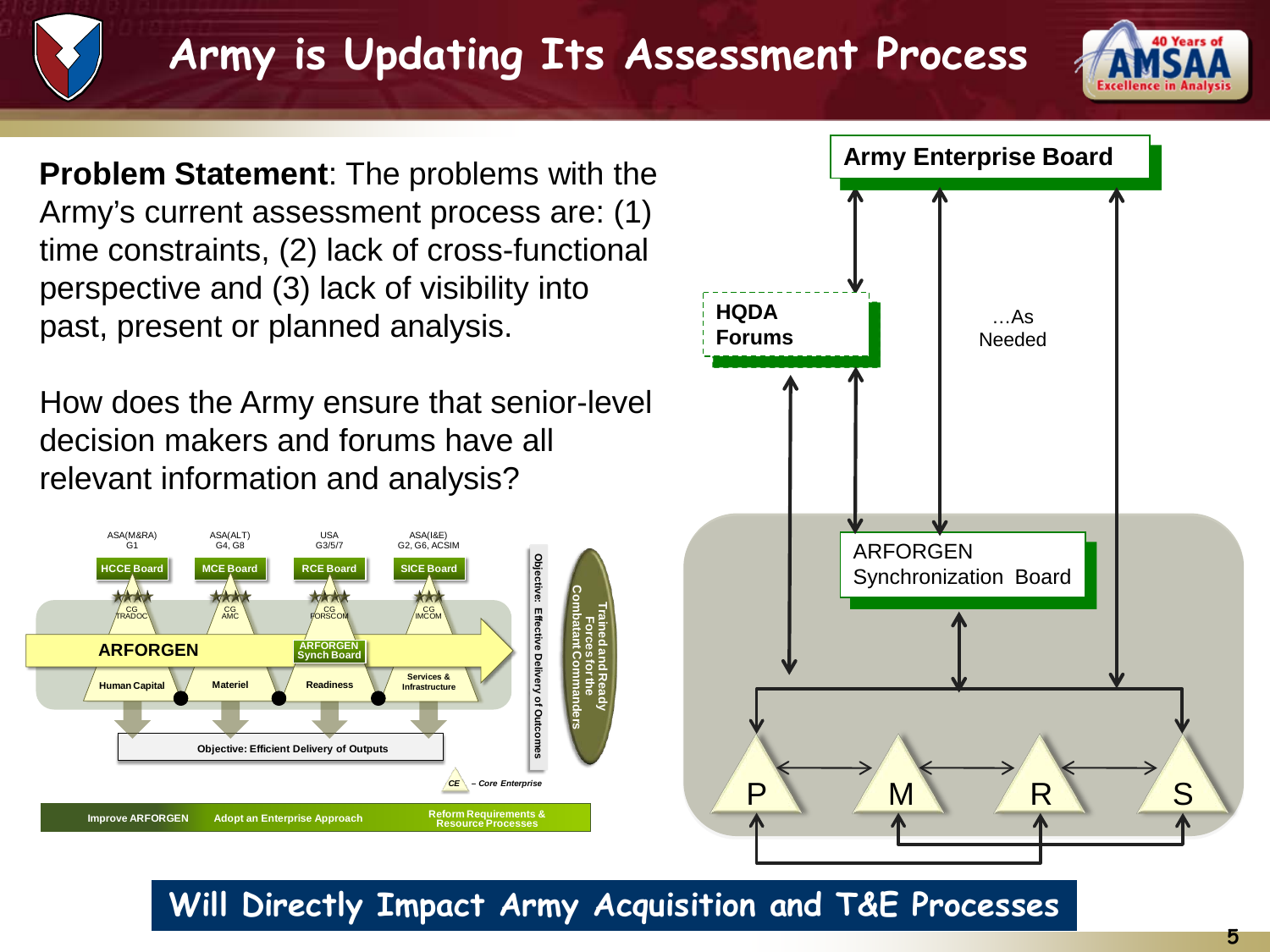### **ASAALT's SoS Systems Engineering Org.**





**SoSSEO Can Be a Focal Point for Integrating Analysis Support to the ME**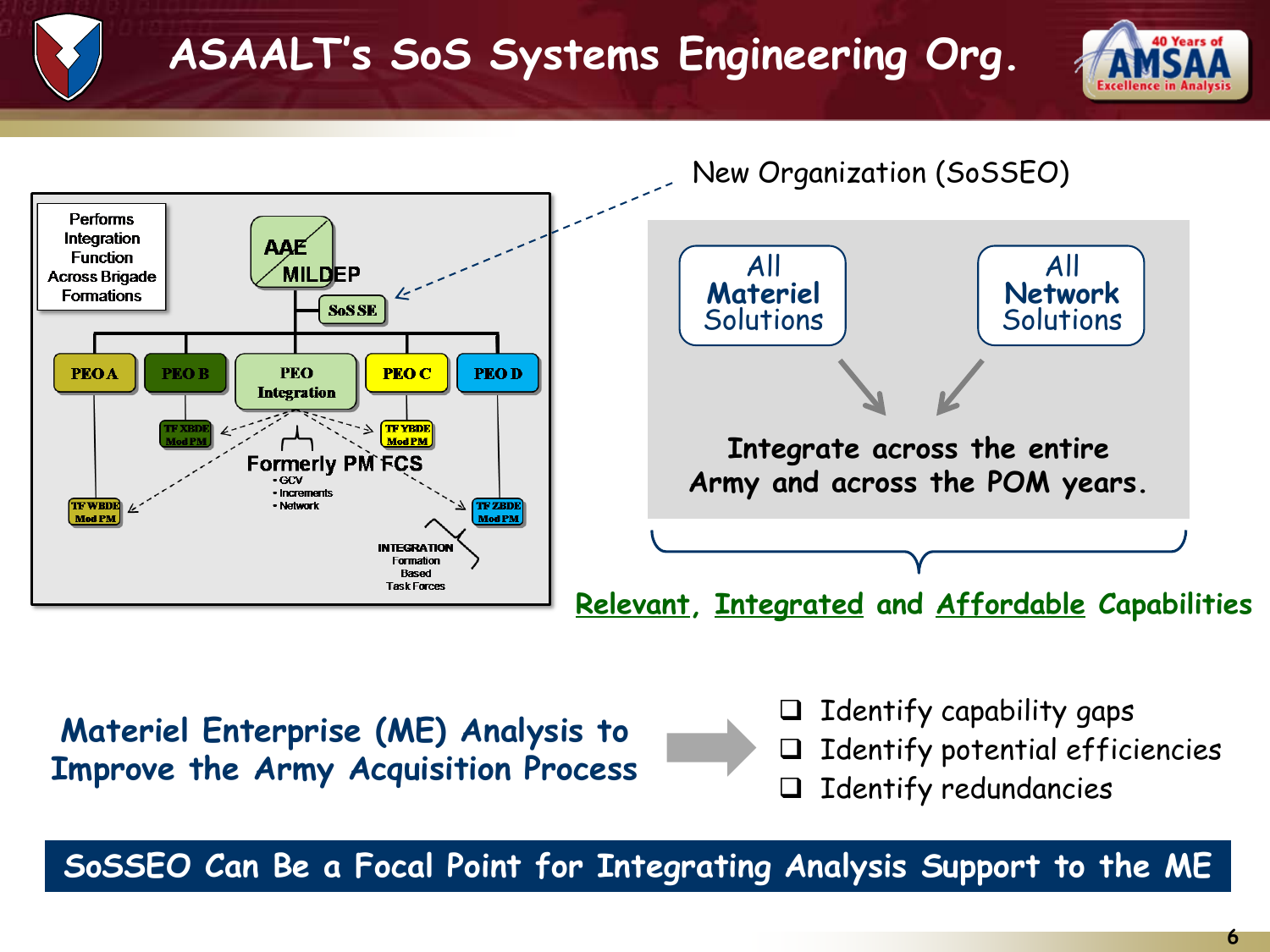## **An AMC Step To Army Enterprise Analysis**





**Integrated Lifecycle Data, Info & Analysis to Improve Enterprise Decision-Making**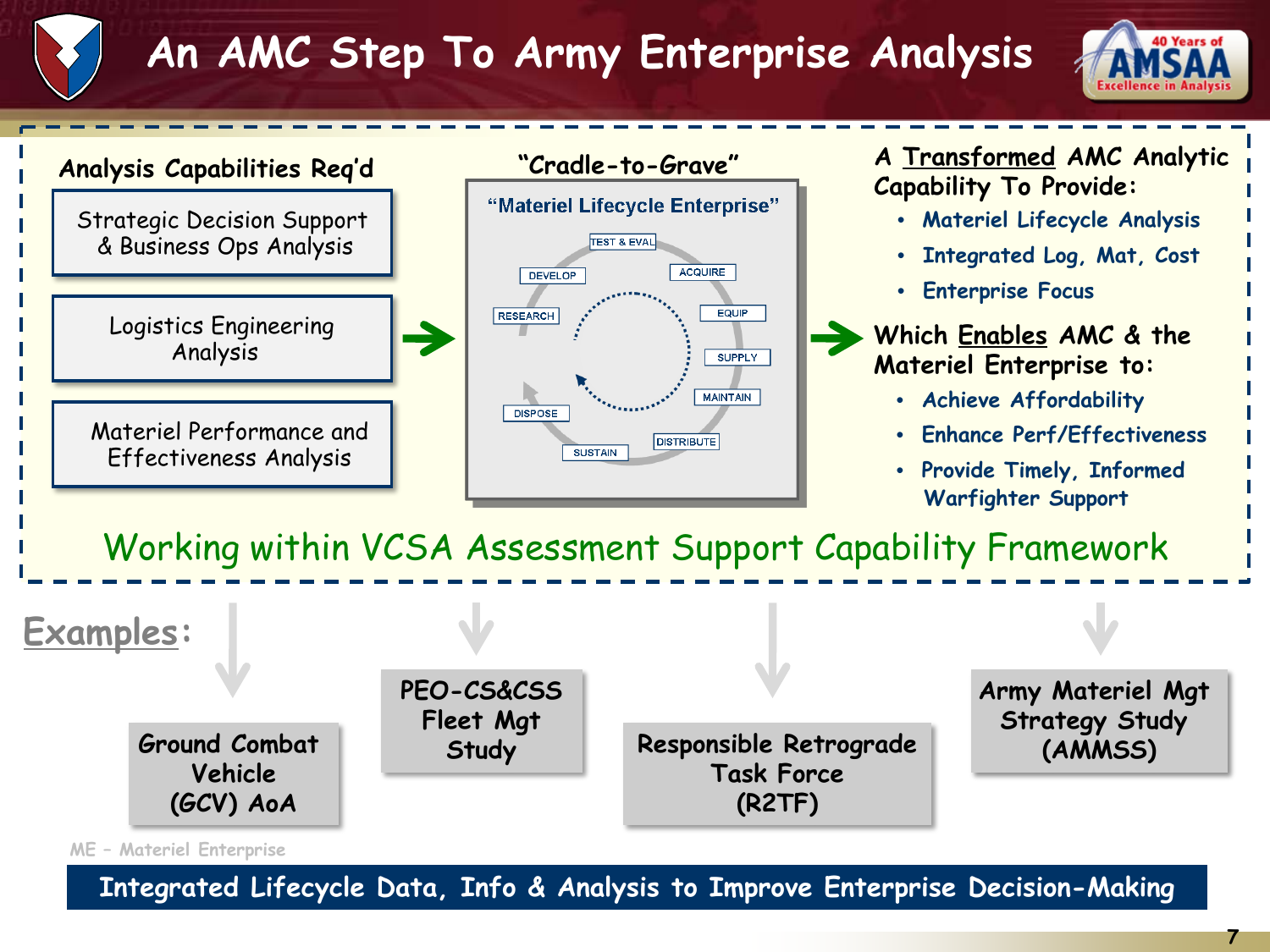## **ASA(ALT) SoSSEO & AMSAA Collaboration**



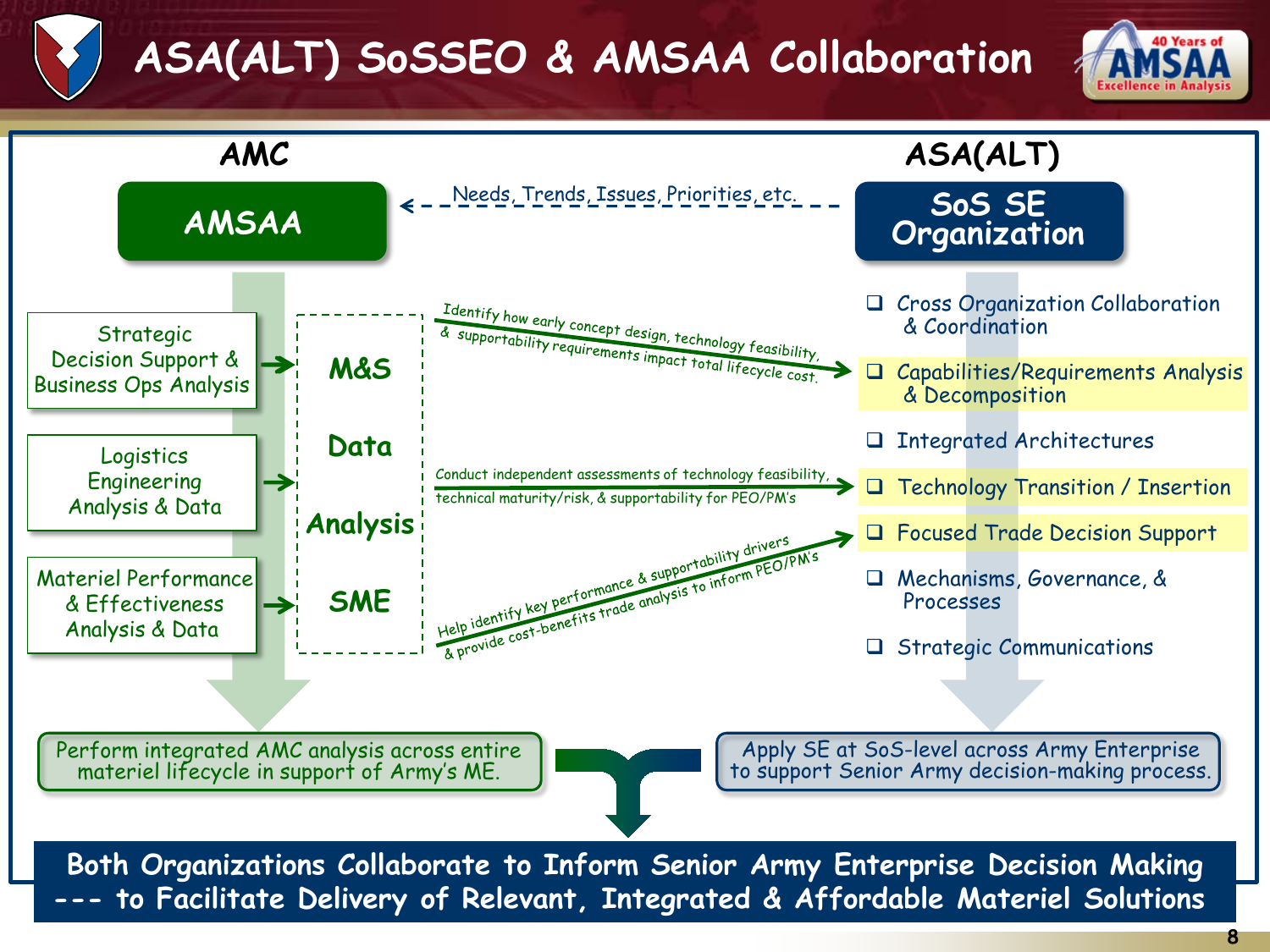

- Successful acquisition and its associated T&E are dependent on doing our homework upfront --- realistic requirements & acceptable-risk solutions.
- $\Box$  That upfront piece needs to be better addressed by the analysis and SoS Systems Engineering communities during Development Planning.
- $\Box$  All of the tools, the data, the methodologies and the knowledge gained during that upfront phase can be directly applied to the follow-on T&E.
- Finally, continuing a "lifecycle", "SoS", and "enterprise" mindset throughout the acquisition cycle will improve the product & facilitate T&E.

#### **A Few Observations & Insights From an Army Analyst ….**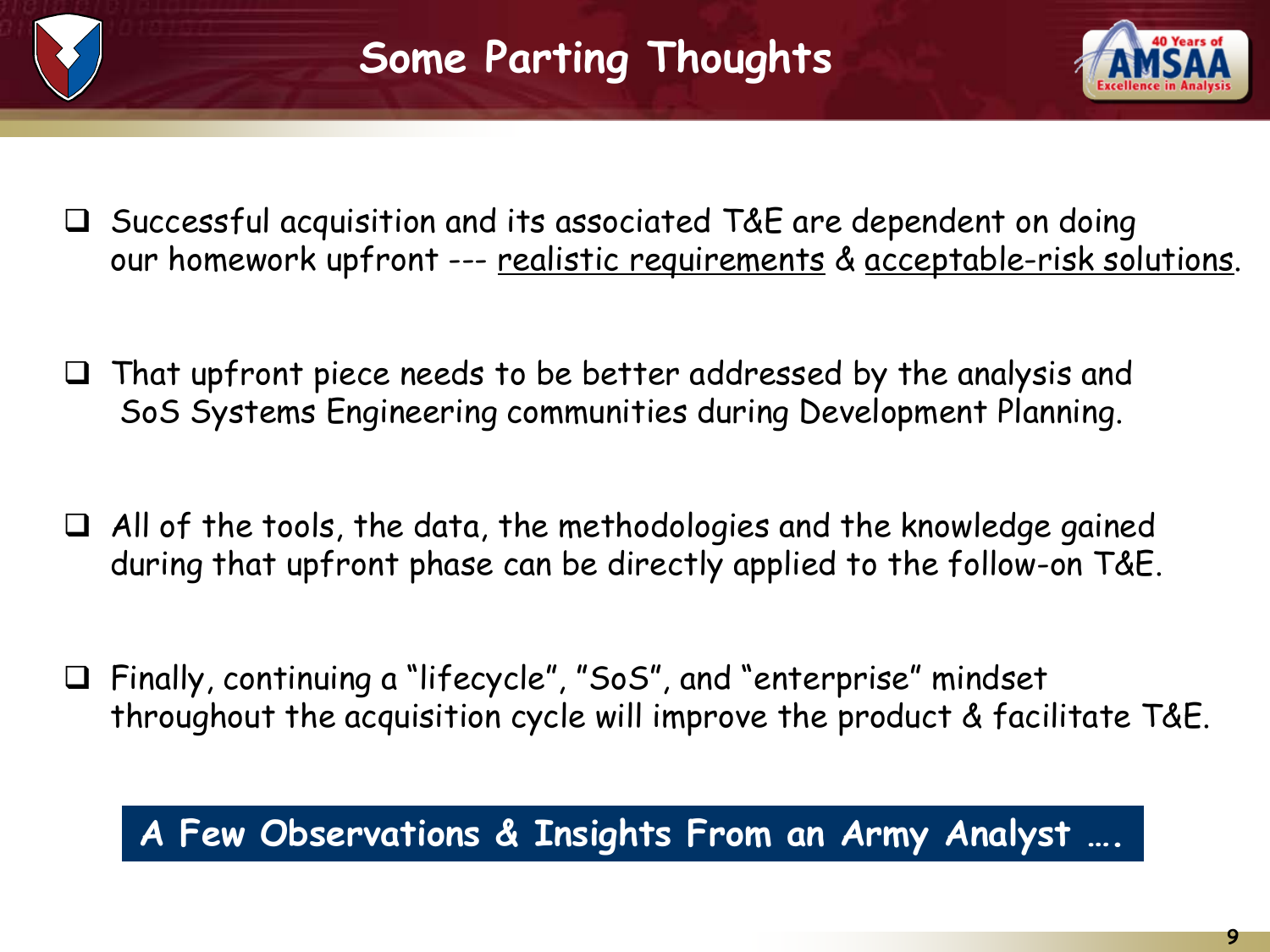

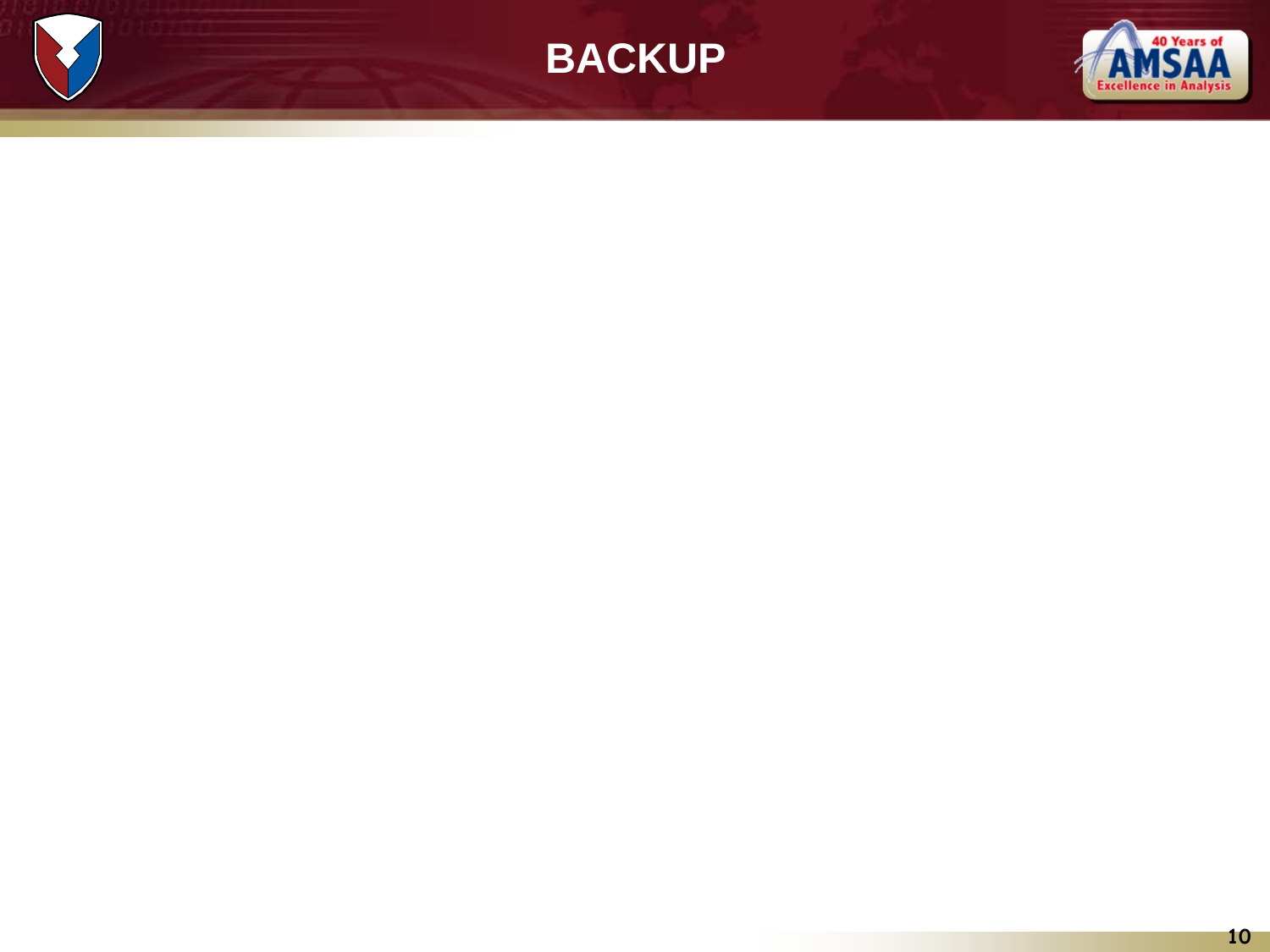## **Analysis Myth**



## **"Myth"**

Doing more analysis earlier in the acq. cycle always leads to better system development, T&E, and acquisition.

### **"Another View"**

Doing better analysis, tightly coupled with SoS Systems Engineering, as part of early Development Planning -- leads to:

More realistic reqmts **Key Drivers of Successful Acquisition and T&E**

 $\checkmark$  Better solutions

#### **A Few Observations & Insights From an Army Analyst ….**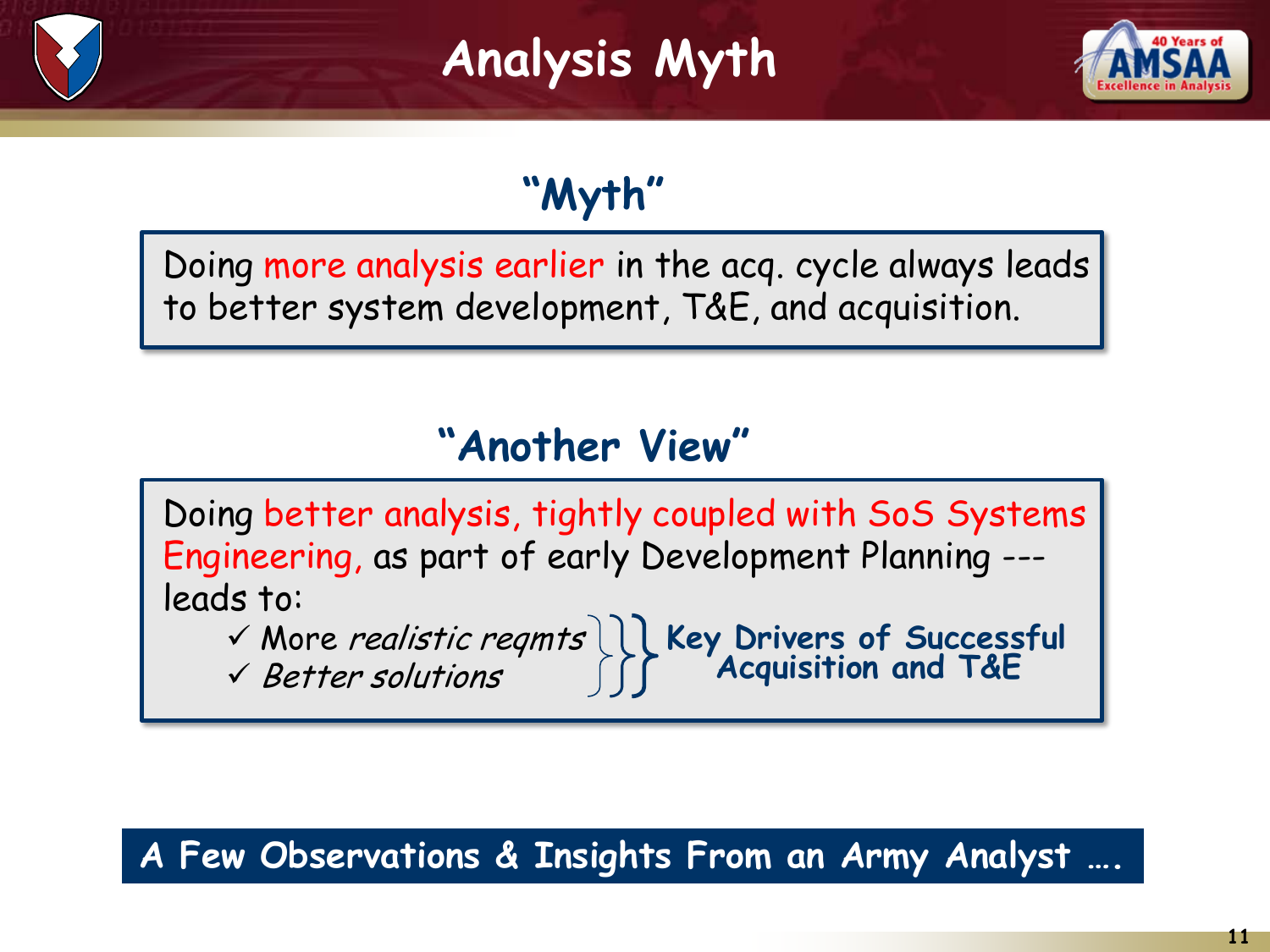## **Enterprise Assessment Capability End States**





simultaneously monitoring the enterprise to sense less obvious trends and shifts.

#### **This Is A Work In Progress --- and It Will Influence Acquisition & T&E**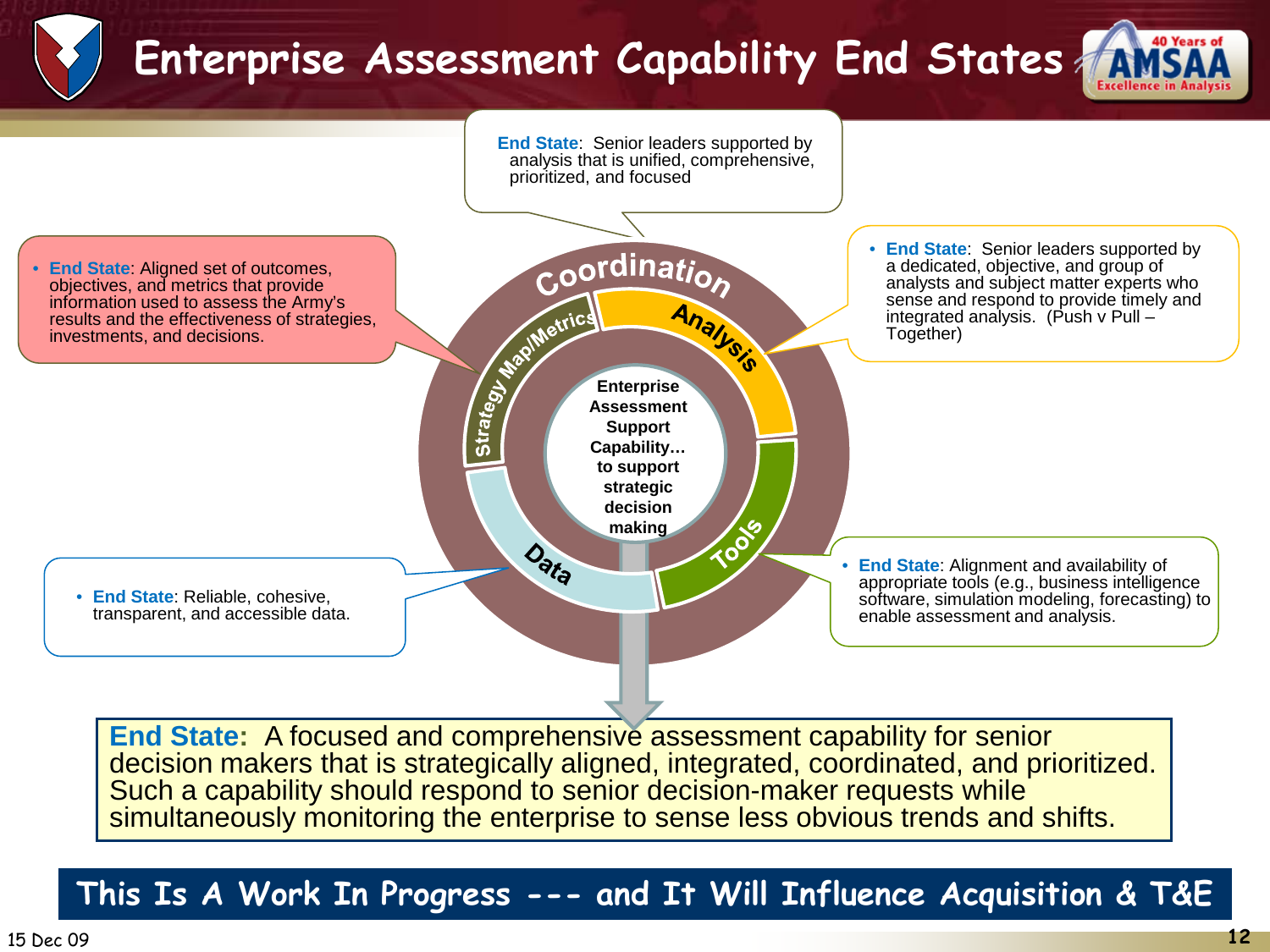### **Developmental Planning in the Army**





Army DP is integrated into Army force management process and addresses "capability sets" needed to address future threats

**Army's Enterprise Approach to ARFORGEN Will Change the Way We Approach Acquisition, T&E --- and Our Supporting Analysis & SE**